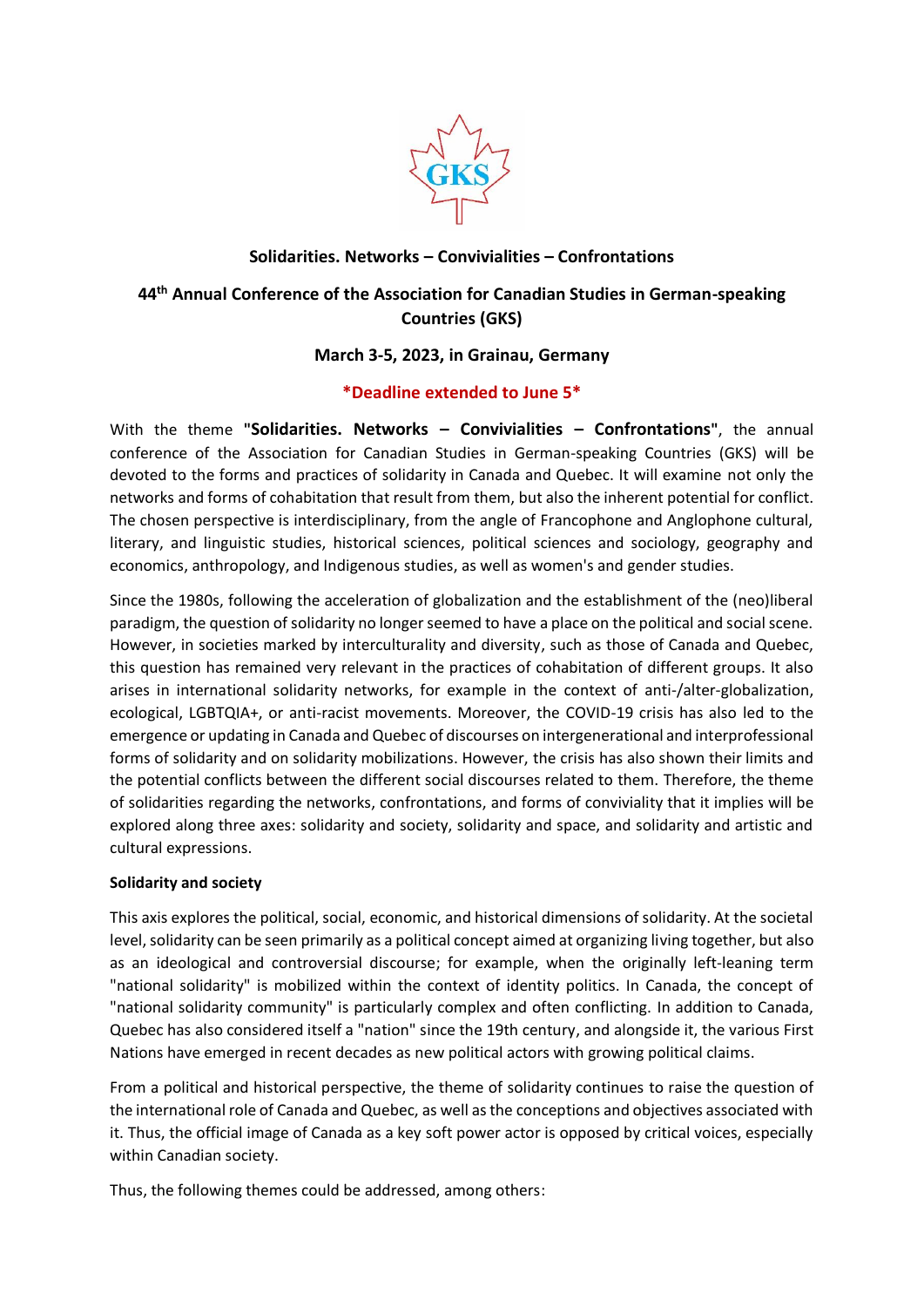- $\triangleright$  The role of Canada and Quebec in international networks
- $\triangleright$  Discourses on international solidarity and their questioning
- $\triangleright$  Forms of solidarity communities and the identity constructions linked to them
- ➢ Practices of conviviality and solidarity as well as potential conflicts within and between different types of communities, e.g. migrants, women, First Nations, queer solidarities, disabled people
- $\triangleright$  Forms of solidarity within and with First Nations
- $\triangleright$  Protest movements and their national and international networking
- ➢ Interactions or confrontations between social partners
- $\triangleright$  The role of moments of crisis (e.g. Covid19) in the development of solidarities or confrontations (e.g. the truckers' demonstrations in Ottawa in January/February 2022)
- $\triangleright$  Corporate social responsibility and sustainability in business contexts
- $\triangleright$  Alternative models, life projects and practices of solidarity, for example in the sharing economy or in forms of urban and rural solidarities

#### **Solidarity and space**

Solidarities – and conflicts – take place and shape in a variety of spatial settings, and space is a factor in configuring either in specific forms. Urban settings in particular provide ample examples of special communities forming, of conflicts emerging, of needs and demands for solidarity being clearly voiced. Where poverty and exclusion, ethnic or racial discrimination become starkly visible, a variety of state as well as private actors and institutions become active, communities as well as intra- and intercommunal solidarities may emerge and evolve. In other spatial settings of dispersal and diaspora, different forms and processes of solidarity will get established – or not.

The following topics could thus be developed, also from a historical perspective:

- $\triangleright$  Forms of conflict and solidarity in Canadian cities
- ➢ Ethnic/linguistic/religious minorities in different spatial settings in Canada: forms of organization, identity-building, solidarities
- $\triangleright$  Solidarity with the world beyond Canada
- ➢ The impact of local / regional environments and settings on forms of solidarity, cooperation and cohabitation within and between different communities (e.g. the Arctic / Grand North, the Prairies, the coasts…)
- $\triangleright$  Conviviality and convivialism, but also confrontations and tensions between humans and nature as well as human and non-human life forms

#### **Solidarity and language/literature/media**

Language, literature, and other media are important for the representation of different forms of solidarity. These range from the representation of national and regional conceptions of identity, to the representation of protest and resistance movements, to the fictionalization of transnational cultural spaces such as *francophonie* and *americanité*.

Possible contributions in this framework include, among others:

- $\triangleright$  Literary and media representations (traditional and social media) of (practices of) solidarity and its/their negotiation
- ➢ Historical and current representations of regional and cultural-linguistic forms of solidarity, for example in the context of the "Acadian Reunion" or militant First Nations protest movements since the 1980s